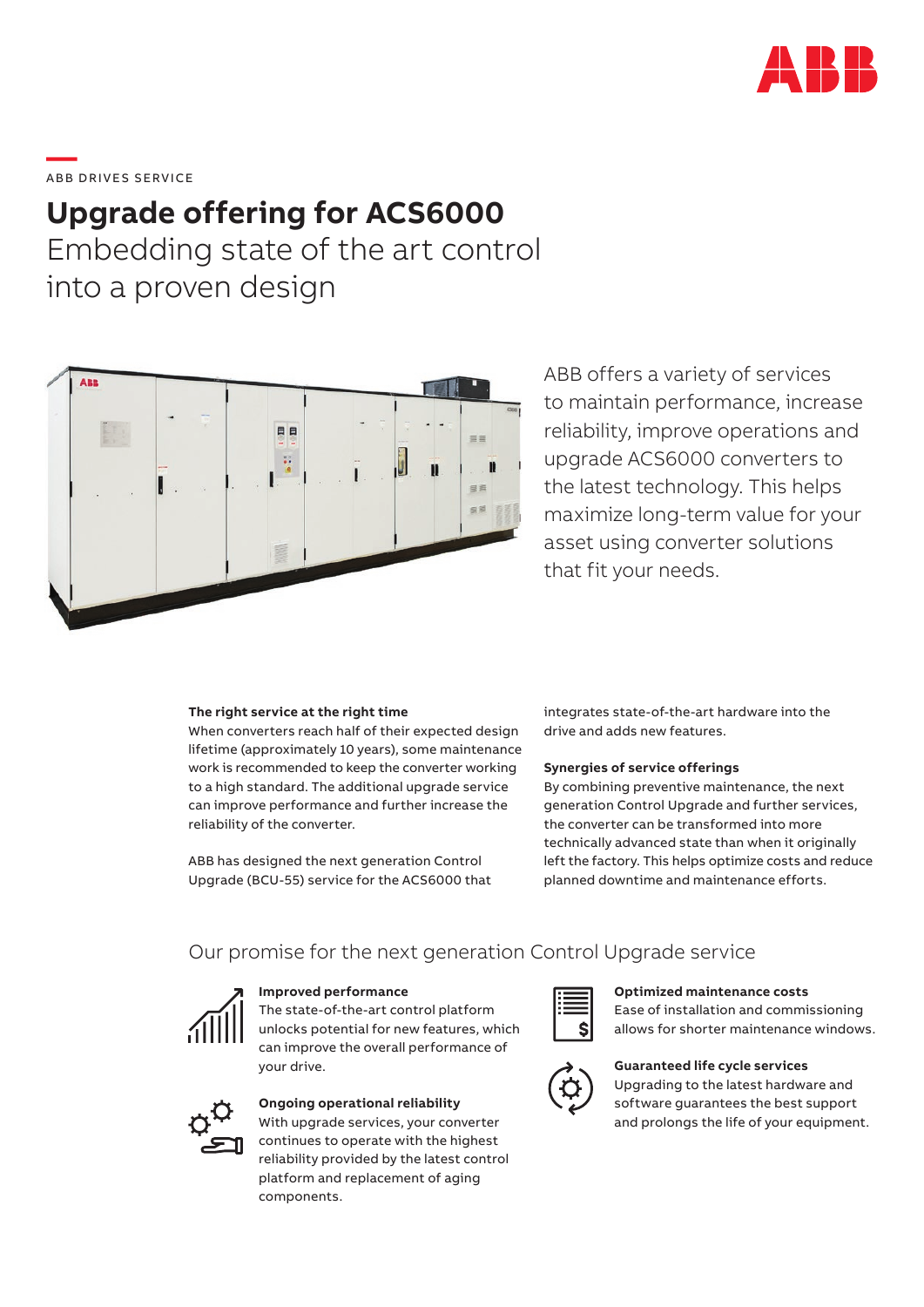

### Drive topologies and features

| <b>Drive configurations</b>                                         | Single drive                                                                                                                                                           |  |  |  |
|---------------------------------------------------------------------|------------------------------------------------------------------------------------------------------------------------------------------------------------------------|--|--|--|
| Topology                                                            | Front end: Line Supply Unit                                                                                                                                            |  |  |  |
| Motor type                                                          | Induction motor                                                                                                                                                        |  |  |  |
| Cooling type                                                        | Water-cooled                                                                                                                                                           |  |  |  |
| Fieldbus<br>(may require adaptations on over-riding control system) | <b>DDCS</b><br>Modbus RTU<br>Profibus DP<br>Ethernet/IP<br>Modbus TCP<br>ProfiNet<br><b>DeviceNet</b><br>CANopen<br>ControlNet<br>EtherCAT<br>PowerLink                |  |  |  |
| <b>Safety Features</b>                                              | Emergency-Off<br>Emergency-stop (optional)<br>Safe torque off (optional)<br>Prevention of unexpected startup                                                           |  |  |  |
| Control functions                                                   | Operation point depending usage of the following two control methods:<br>· Direct-torque control (DTC)<br>• Model Predictive Pulse Pattern Control (MP <sup>3</sup> C) |  |  |  |
| ABB Ability <sup>™</sup> Digital Services                           | ABB Ability <sup>™</sup> Condition Monitoring for drives <sup>*)</sup><br>• Remote Assistance                                                                          |  |  |  |
| Encoder                                                             | TTL pulse encoder<br>HTL pulse encoder<br>SSI absolute encoders                                                                                                        |  |  |  |
| Standards                                                           | CE<br>Others on request for project-specific spot approval                                                                                                             |  |  |  |

\*) Ability™ services for ACS6000 Modernized with BCU-55 and for ACS6080 will be launched end of Q2 2020.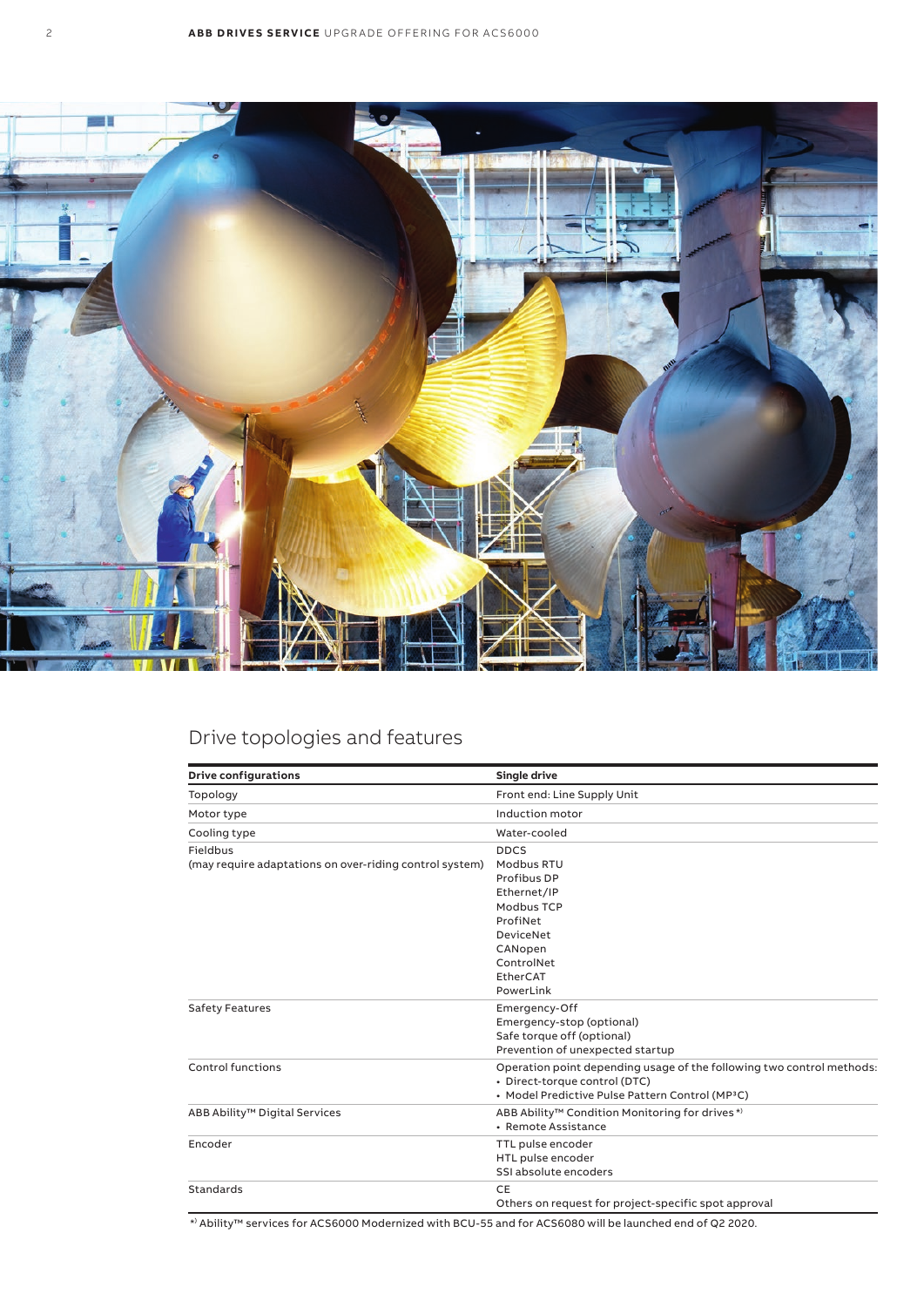## **— Upgrading your ACS6000** Packaging options

ABB has created a range of upgrade packages for you to select from according to your specific needs.